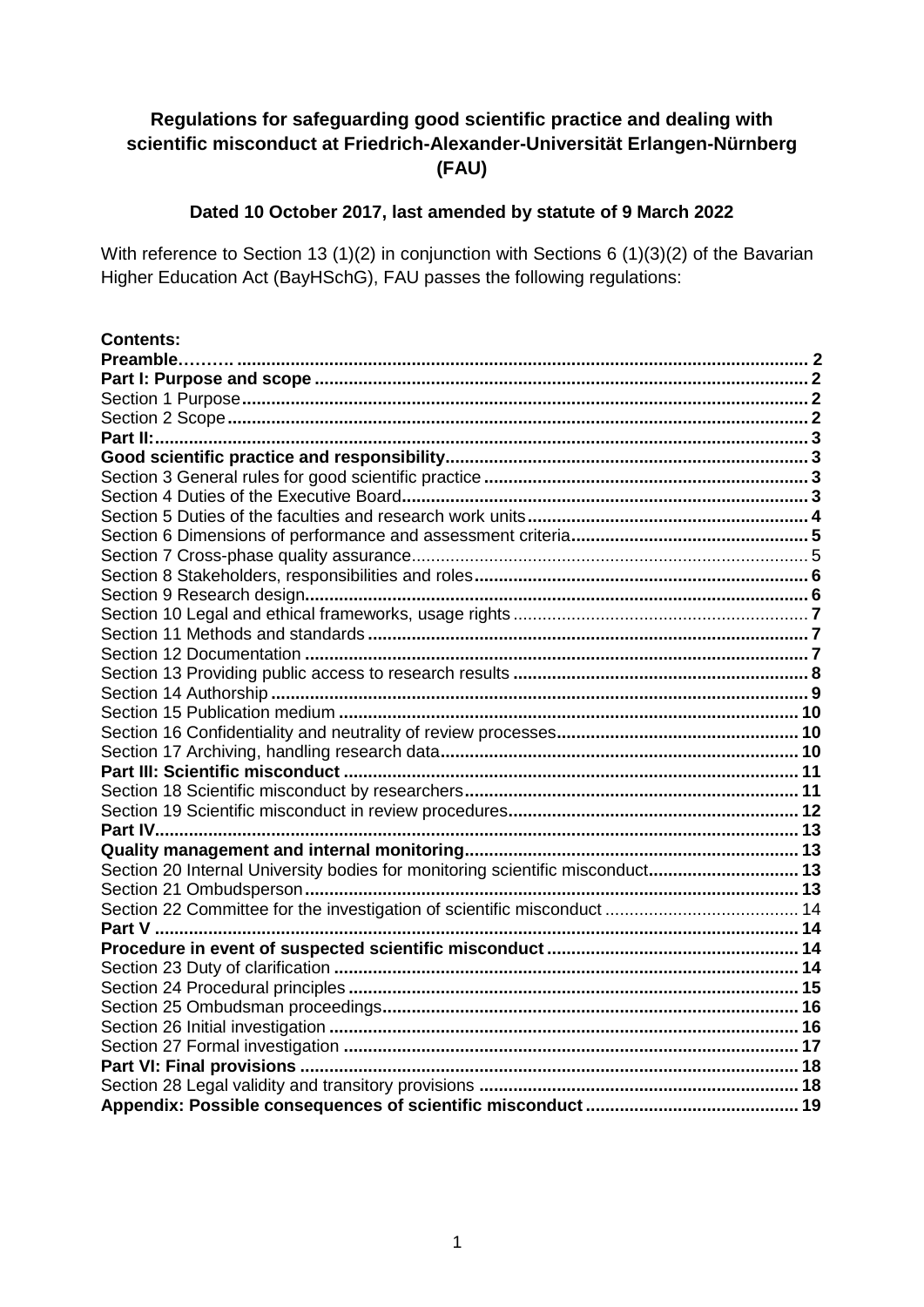### **Preamble**

Friedrich-Alexander-Universität Erlangen-Nürnberg (FAU) retains a strong sense of tradition while delivering the minds and ideas of tomorrow and safeguarding academic responsibility. Within the context of its legal mandate and its perception of its own role, FAU is responsible for safeguarding good scientific practice in research and teaching, as well as when supporting young researchers, and is committed to academic integrity at the highest level. By implementing the code of conduct of the German Research Foundation (DFG) *Guidelines for Safeguarding Good Research Practice*, the Regulations for safeguarding good scientific practice and dealing with scientific misconduct at Friedrich-Alexander-Universität Erlangen-Nürnberg (FAU) respond to the need to take this responsibility and the significant role of FAU in a knowledge-oriented society into account.

The DFG code of conduct came into effect on 1 August 2019, replacing the white paper on *Safeguarding Good Scientific Practice*. It takes a multidimensional approach and comprises three levels, each of which has a different level of abstraction. The guidelines offer a high level of abstraction, the second level of the explanations have a relatively high level of abstraction and the third level will be made available online as a dynamic document on the DFG website.

The DFG code of conduct comprises 19 guidelines with explanations. These regulations set forth how they shall be implemented within the context of FAU. The content of the third level – research area specific information, case studies and frequently asked questions – will be continually developed and adapted to changing practices in research in cooperation with institutes of higher education (HEIs) and non-higher education institutions (non-HEI institutions), research organisations, the German Research Ombudsman and other stakeholders. All researchers at FAU are therefore called upon to engage with the third level.

### **Part I: Purpose and scope**

#### **Section 1 Purpose**

<span id="page-1-1"></span><span id="page-1-0"></span><sup>1</sup>Those involved in research at FAU are committed to academic integrity, see Section 6 (1)(3) of the Bavarian Higher Education Act (BayHSchG). <sup>2</sup>These regulations are intended to promote good scientific practice and stipulate how scientific misconduct is to be dealt with.

### **Section 2 Scope**

<span id="page-1-2"></span>(1) <sup>1</sup>These regulations shall apply to all FAU members involved in research.  $2As$  well as research staff, this includes students and support staff involved in research. <sup>3</sup>These regulations shall also apply to people pursuing a doctoral degree or a habilitation supervised by an FAU professor, even if they are not members of FAU.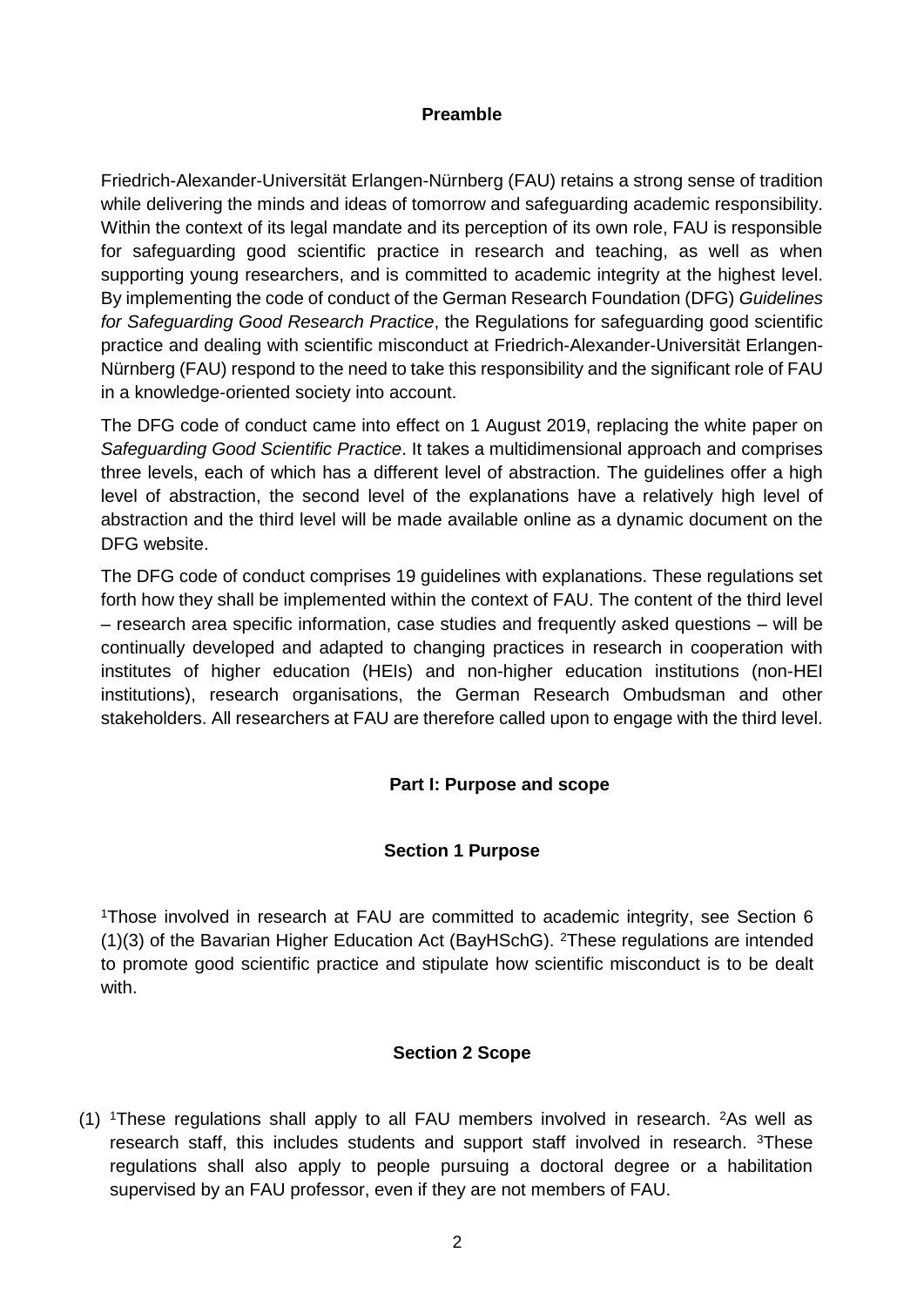<span id="page-2-0"></span>(2) The regulations shall also apply to former members, former doctoral candidates and former habilitation candidates at FAU if they are accused of scientific misconduct concerning their activities at FAU.

### **Part II:**

### **Good scientific practice and responsibility**

## **Section 3 General rules for good scientific practice**

- <span id="page-2-2"></span><span id="page-2-1"></span> $(1)$  1FAU members are obliged to comply with rules of good scientific practice. <sup>2</sup>These rules comprise in particular
	- 1. General principles of academic work such as
		- a) working in accordance with professional standards
		- b) documenting findings
		- c) consistently questioning the integrity of all results
		- d) being strictly honest in view of all contributions from partners, competitors and predecessors as well as recognising the contribution made by others
		- e) joint responsibility of authors and exclusion of honorary authorship
	- 2. Abiding by special rules for individual disciplines.
- (2) <sup>1</sup>Good scientific practice is only possible if all members of FAU commit to it.  ${}^{2}$ Each individual scientist and academic is responsible for complying with and advocating the current standards for good scientific practice. <sup>3</sup>Experienced researchers and young researchers support each other in a process of continuous mutual learning and ongoing training and maintain a regular dialogue.

### **Section 4 Duties of the Executive Board**

- <span id="page-2-3"></span>(1) <sup>1</sup>The Executive Board creates the basic framework for research. <sup>2</sup> It is responsible for ensuring adherence to and advocating good scientific practice and for providing appropriate career support to all researchers. <sup>3</sup>The Executive Board is supported by the faculties, the research institutions and the bodies established for monitoring scientific misconduct, the ombudsperson and the standing committee for the investigation of scientific misconduct.
- (2) The Executive Board is responsible for establishing an appropriate organisational structure that guarantees conditions enabling researchers to comply with legal and ethical standards and that ensures that tasks of leadership, supervision, quality assurance and conflict management can be allocated specifically according to the size of individual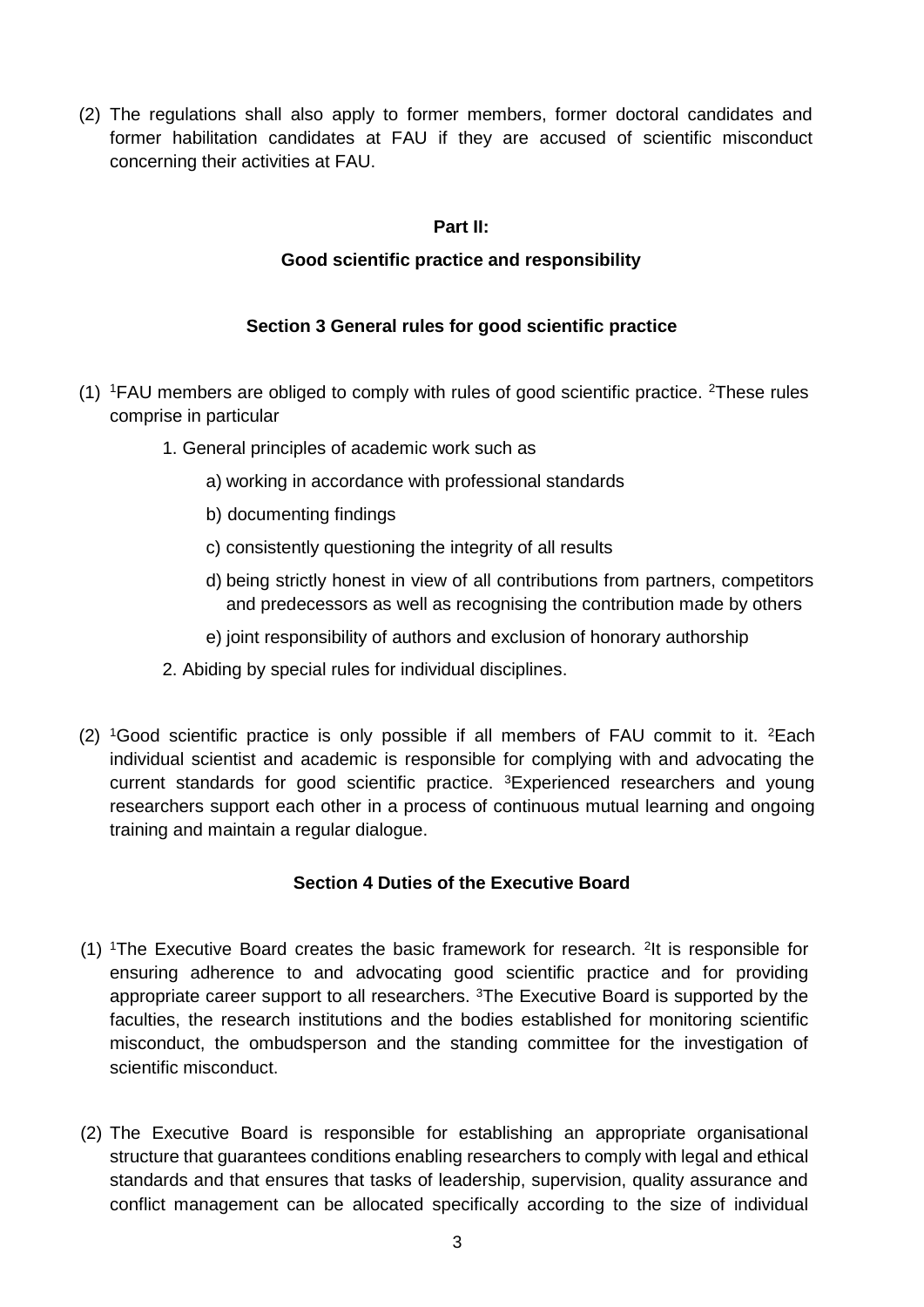research work units and suitably communicated to members and employees.

(3) <sup>1</sup>The Executive Board shall create clear processes and principles for staff selection, for professional development and for supporting young researchers and equal opportunities and shall set these down in writing. <sup>2</sup>Equal opportunities and diversity shall be taken into consideration when selecting personnel and deciding on professional development measures. <sup>3</sup>The relevant processes shall be transparent and avoid unconscious bias as far as possible. <sup>4</sup>Suitable supervision structures and concepts shall be established for young researchers.

#### **Section 5 Duties of the faculties and research work units**

- <span id="page-3-0"></span>(1) The faculties shall ensure that standards of good scientific practice are advocated at all times in all degree programmes and when supervising doctoral candidates.
- (2) <sup>1</sup>Whilst faculties are responsible in the last instance, those in charge of research work units must take appropriate organisational measures to ensure that leadership, supervisory and quality control tasks, including the clarification of standards of good scientific practice within the work unit, are assigned to specific individuals and that all members are aware of their roles, rights and obligations and that these are fulfilled by those responsible. <sup>2</sup>The head of a research work unit is responsible for the entire unit.
- (3) The leadership role includes ensuring adequate individual supervision of young researchers, integrated in the overall institutional policy, as well as career development for researchers and research support staff.
- (4) The size and the organisation of the unit are designed to allow leadership tasks, particularly skills training, research support and supervisory duties, to be performed appropriately.
- (5) <sup>1</sup>Researchers and research support staff benefit from a balance of support and personal responsibility appropriate to their career level.  $2$ They are given adequate status with corresponding rights of participation. <sup>3</sup>Through gradually increasing autonomy, they are empowered to shape their career.
- (6) <sup>1</sup>Suitable organisatory measures shall be introduced at both the level of the individual research work unit as well as the managerial level of research institutions to combat the abuse of power or positions of dependency. <sup>2</sup>In cases of abuse of power pursuant to sentence 1 as well as conflicts of any other nature that stem from employment or involvement in research at FAU and that are detrimental to the working climate, the currently valid version of the FAU Guidelines for the Processes of the Commission for Research Conflict Management shall apply.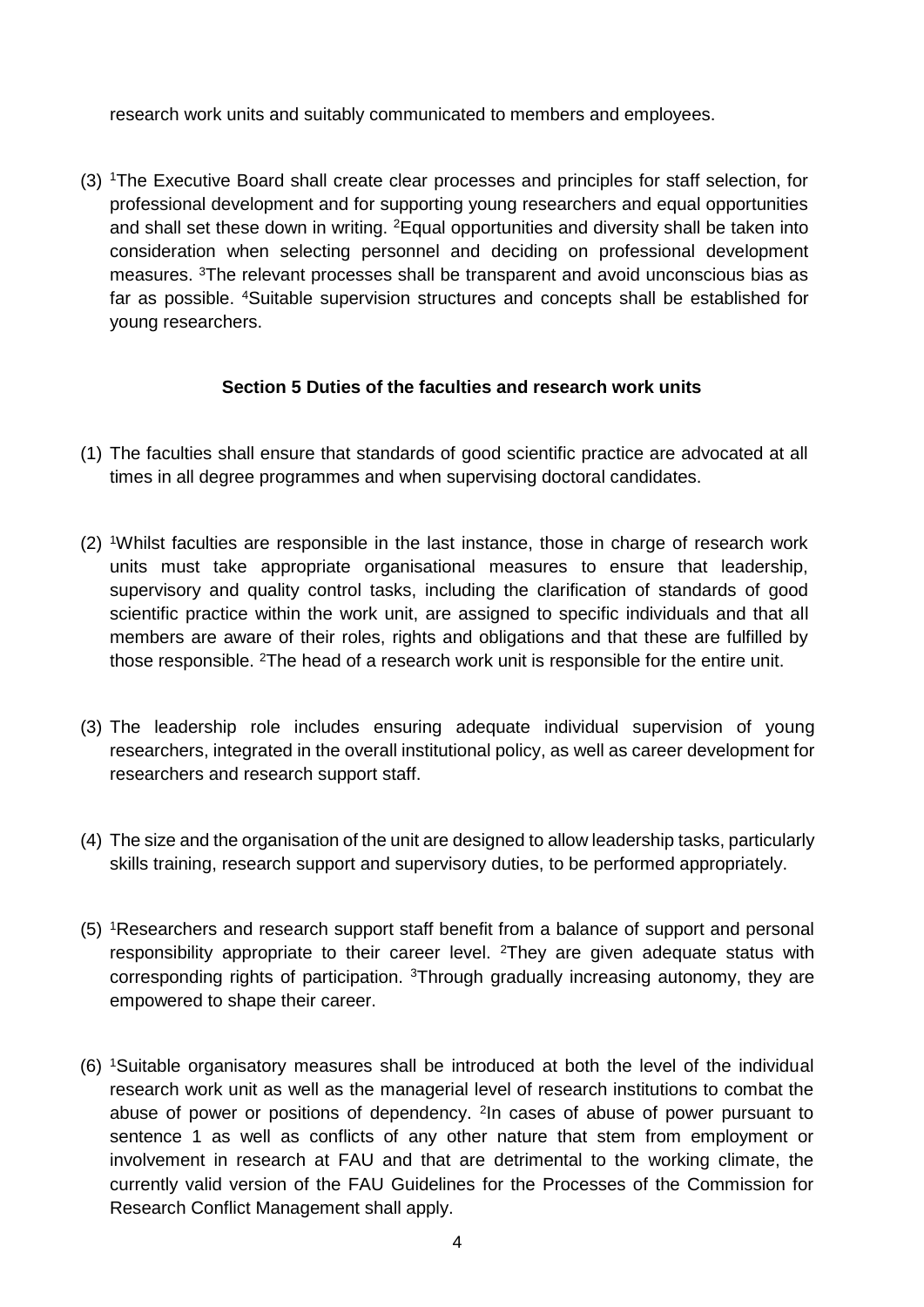- (7) <sup>1</sup>Adequate supervision shall be provided to students, graduates, and doctoral candidates within the context of their work in research work units. <sup>2</sup> Each of them shall be appointed one primary point of contact within the research work unit. <sup>3</sup>The faculties shall ensure that the standards for good scientific practice are an integral component in the training of young researchers.
- (8) <sup>1</sup>Individuals with doctoral degrees, doctoral candidates, graduates and students involved in research projects are entitled to regular academic advice and support from supervisors or those in charge of research work units. 2In turn, they are obliged to work responsibly and cooperate well with colleagues. 3The numbers of those involved in the scientific project from each individual category shall be documented in accordance with standard practice in the relevant subject area.
- $(9)$  1The duty to supervise young researchers includes actively encouraging them to complete work required for the qualification within a reasonable time frame. 2It is recommended that supervision agreements are concluded defining the specific conditions and the rights and duties of supervisors and doctoral or habilitation candidates.

## **Section 6 Dimensions of performance and assessment criteria**

- <span id="page-4-0"></span>(1) <sup>1</sup>Performance at FAU is assessed primarily on the basis of qualitative measures. <sup>2</sup>Quantitative indicators may be incorporated into the overall assessment only with appropriate differentiation and reflection.
- (2) <sup>1</sup>A multidimensional approach is taken when assessing the performance of researchers at FAU. <sup>2</sup>As well as research (RESEARCH) and training (EDUCATION), consideration is paid to aspects of organisation and management of oneself and others (PEOPLE) as well as a commitment to industry, science, society and politics (OUTREACH) and public relations. <sup>3</sup>Consideration is also paid to the researcher's attitude towards research, such as an openness to new findings and a willingness to take risks.
- (3) If stated voluntarily, appropriate allowance is made for individual circumstances included in the researcher's CV, as well as the categories stated in the General Equal Treatment Act.

### **Section 7 Cross-phase quality assurance**

<span id="page-4-1"></span>(1) <sup>1</sup>Researchers at FAU carry out each step of the research process *lege artis*. <sup>2</sup>Continuous quality assurance during the research process includes, in particular, the following aspects: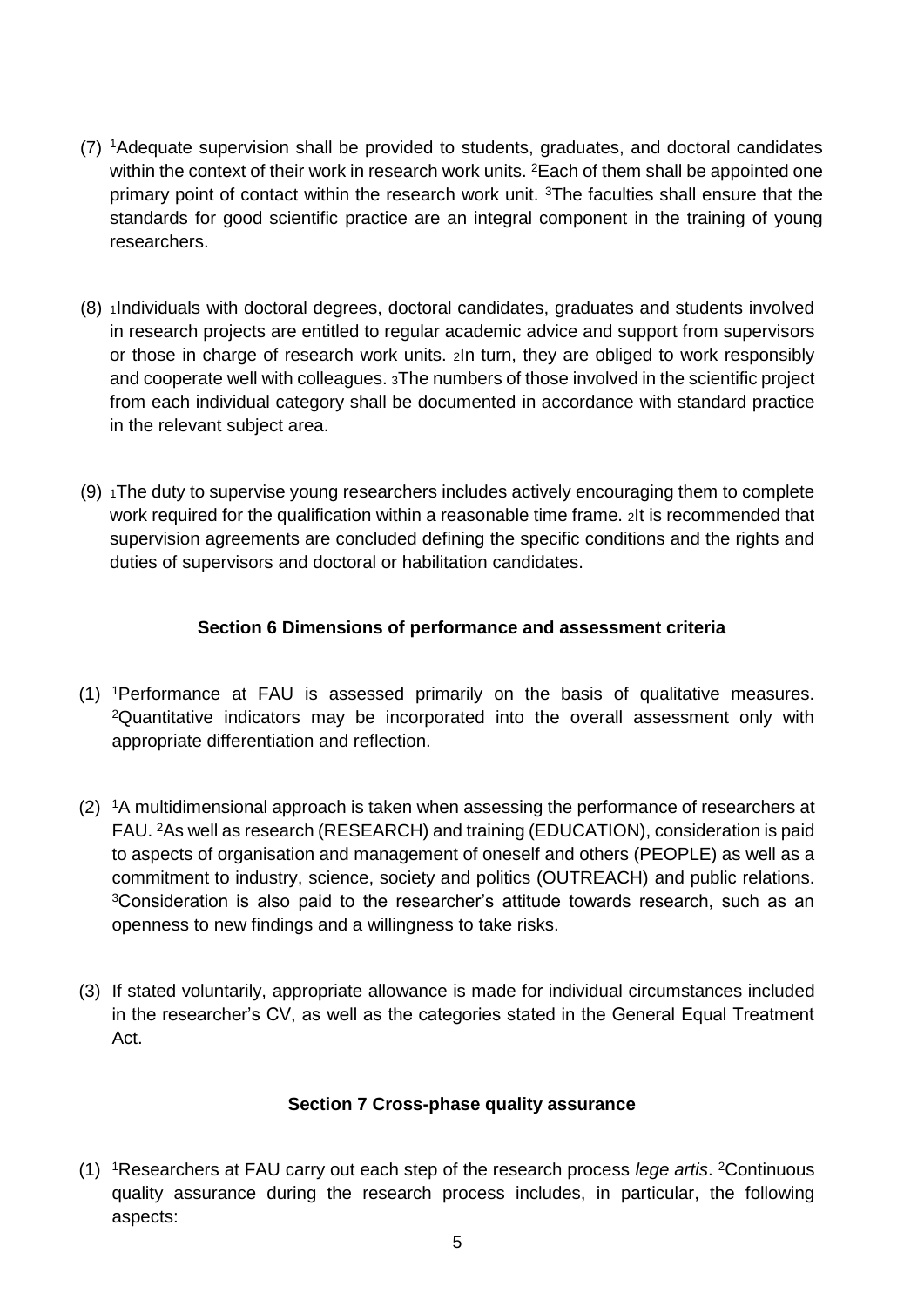- Compliance with subject-specific standards and established methods
- Processes such as equipment calibration
- The collection, processing and analysis of research data
- The selection and use of research software, including software development and programming
- Keeping laboratory notebooks.
- (2) <sup>1</sup>Whenever researchers at FAU make their findings publicly available, they shall explain the quality assurance mechanisms used with reference to their particular subject in order to ensure that results can be replicated or confirmed by other researchers. <sup>2</sup>This shall apply in particular whenever new methods are developed.
- (3) <sup>1</sup> If researchers at FAU have made their findings publicly available and subsequently become aware of inconsistencies or errors in them, they shall make the necessary corrections. <sup>2</sup> If the inconsistencies or errors constitute grounds for retracting a publication, the researchers will promptly request the publisher, infrastructure provider, etc. to correct or retract the publication and make a corresponding announcement. <sup>3</sup>The same shall apply if researchers are made aware of such inconsistencies or errors by third parties.
- (4) <sup>1</sup>The origin of the data, organisms, materials and software used in the research process shall be disclosed and the reuse of data clearly indicated; original sources shall be cited.  $2$  The nature and the scope of research data generated during the research process shall be described. <sup>3</sup>Research data shall be handled in accordance with the requirements of the relevant subject area. <sup>4</sup>The source code of publicly available software must be persistent, citable and documented.

### **Section 8 Stakeholders, responsibilities and roles**

<span id="page-5-0"></span><sup>1</sup>The roles and responsibilities of the researchers and research support staff participating in a research project must be clear at each stage of the project. <sup>2</sup>Those involved in a research project shall define their roles and responsibilities in a suitable way and adapt them where necessary.

## **Section 9 Research design**

<span id="page-5-1"></span>(1) <sup>1</sup>Researchers at FAU shall take into account the current state of research when planning a project, and shall adapt it in view of the usual practices in their subject. <sup>2</sup>To identify relevant and suitable research questions, researchers shall familiarise themselves with existing research in the public domain. <sup>3</sup>FAU shall ensure that the necessary framework for this is in place.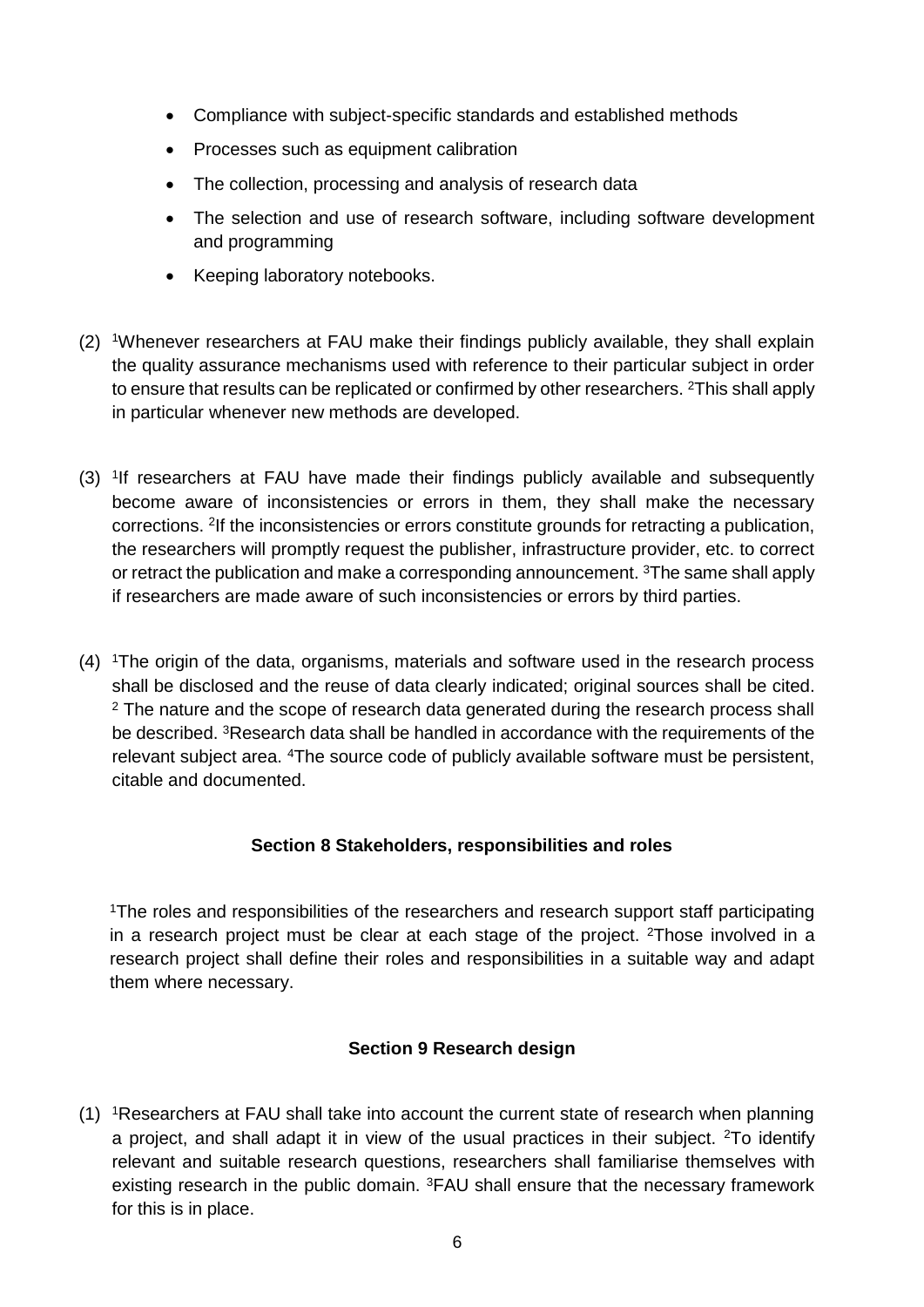(2) <sup>1</sup>Methods aimed at avoiding (unconscious) distortions when interpreting results shall be used, for example the use of blinding in experiments. <sup>2</sup>Researchers at FAU shall examine whether and to what extent gender and diversity aspects may be of significance to the research project (with regard to methods, work programme, objectives, etc.). <sup>3</sup>The aspects stipulated in sentence 2 shall be taken into consideration when interpreting findings.

#### **Section 10 Legal and ethical frameworks, usage rights**

- <span id="page-6-0"></span>(1) <sup>1</sup>Researchers at FAU shall adopt a responsible approach to the constitutionally guaranteed freedom of research. <sup>2</sup>They shall comply with rights and obligations, particularly those arising from legal requirements and contracts with third parties. <sup>3</sup>They shall seek permission and ethics statements and present these when required.
- (2) <sup>1</sup>Researchers at FAU shall be aware at all times of risks associated with the potential misuse of research findings. <sup>2</sup>Their responsibility is not limited to compliance with legal requirements but also includes an obligation to use their knowledge, experience and skills in order to allow risks to be recognised, assessed and evaluated. <sup>3</sup>They shall pay particular attention to the aspects associated with security-relevant research (dual use) according to the currently valid version of the Statute for Establishing an Ethics Committee for Security-Relevant Research (Kommission für Ethik sicherheitsrelevanter Forschung – KEF) at Friedrich-Alexander-Universität Erlangen-Nürnberg (FAU).
- (3) Where possible and practicable, researchers at FAU shall conclude documented agreements on usage rights to the results arising from the research at the earliest possible point in a research project.

### **Section 11 Methods and standards**

<span id="page-6-1"></span><sup>1</sup>To answer research questions, researchers at FAU shall use scientifically sound and appropriate methods in line with standard practices in their subject. <sup>2</sup>When developing and applying new methods, they shall attach particular importance to quality assurance and the establishment of standards.

### **Section 12 Documentation**

<span id="page-6-2"></span>(1) <sup>1</sup>Researchers at FAU shall document all information relevant to the production of a research result as clearly as is required by and is appropriate for the relevant subject area to allow the result to be reviewed, assessed and if applicable replicated. <sup>2</sup>An important aspect of this is to record all research data used or generated, the methodological, evaluation and analytical steps taken, and, if relevant, the development of the hypothesis,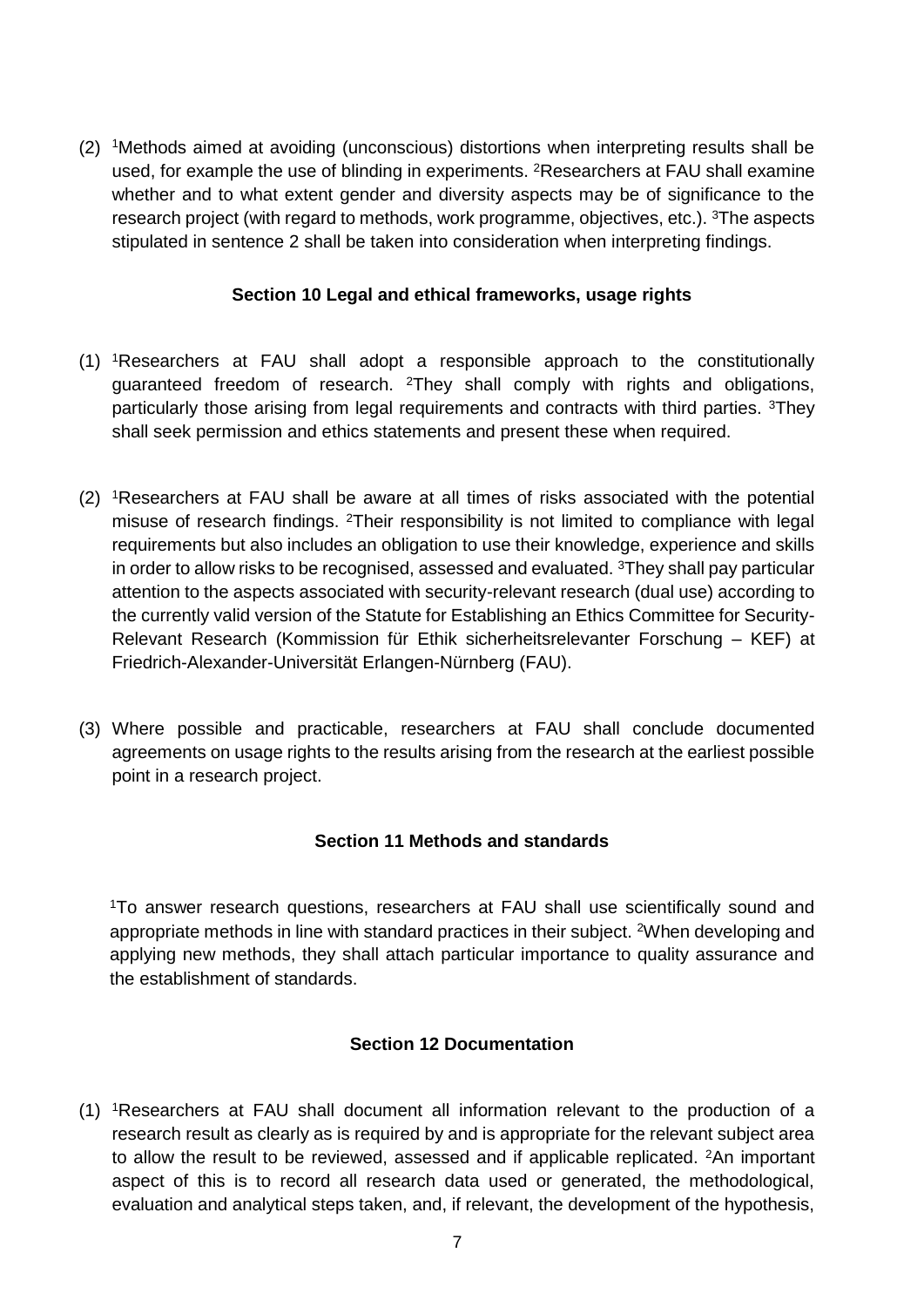to ensure that citations are clear, and, as far as possible, to enable third parties to access this information. <sup>3</sup>Where research software is developed, the source code shall be documented. <sup>4</sup>As a rule, the documentation shall also include individual results that do not support the research hypothesis. <sup>5</sup>Researchers shall refrain from selecting results in this context. <sup>6</sup> If the documentation does not satisfy these requirements, the constraints and the reasons for them shall be clearly explained.

- (2) Where subject-specific recommendations exist for review and assessment, researchers shall create documentation in accordance with these guidelines.
- (3) Documentation and research results must not be manipulated; they shall be protected as effectively as possible against manipulation.

## **Section 13 Providing public access to research results**

- <span id="page-7-0"></span>(1) <sup>1</sup>As a rule, researchers at FAU shall make all results available as part of scientific/academic discourse.  $2$  Researchers shall decide autonomously – with due regard for the conventions of the relevant subject area – whether the individual case merits deviating from this principle and choosing not to make results publicly available. <sup>3</sup>Restrictions to making research findings publicly available apply in particular in the context of patent applications, commissioned research for third parties, on the basis of non-disclosure agreements or due to data protection concerns. <sup>4</sup> In these cases, the decision as to whether or not to make research results publicly available may depend on third parties.
- (2) <sup>1</sup>If research results are to be made publicly available, FAU researchers shall whenever possible and following standard practice in their research field make the research data, principal materials and procedures on which a publication is based as well as the research software used available in recognised archives and repositories in the interest of transparency and to enable research to be referred to and reused by others. <sup>2</sup>The researchers shall act in accordance with FAIR principles ('Findable, Accessible, Interoperable, Re-Usable').
- (3) <sup>1</sup>The source code shall be released for self-programmed research software that is to be made publicly available. <sup>2</sup>If research software is to be made available to third parties, a suitable licence shall be provided.
- (4) The researchers shall record their own previous work and that of others clearly and comprehensively.
- (5) <sup>1</sup>FAU researchers shall limit the repetition of content from publications of which they were (co-)authors to that which is necessary to enable the reader to understand the context.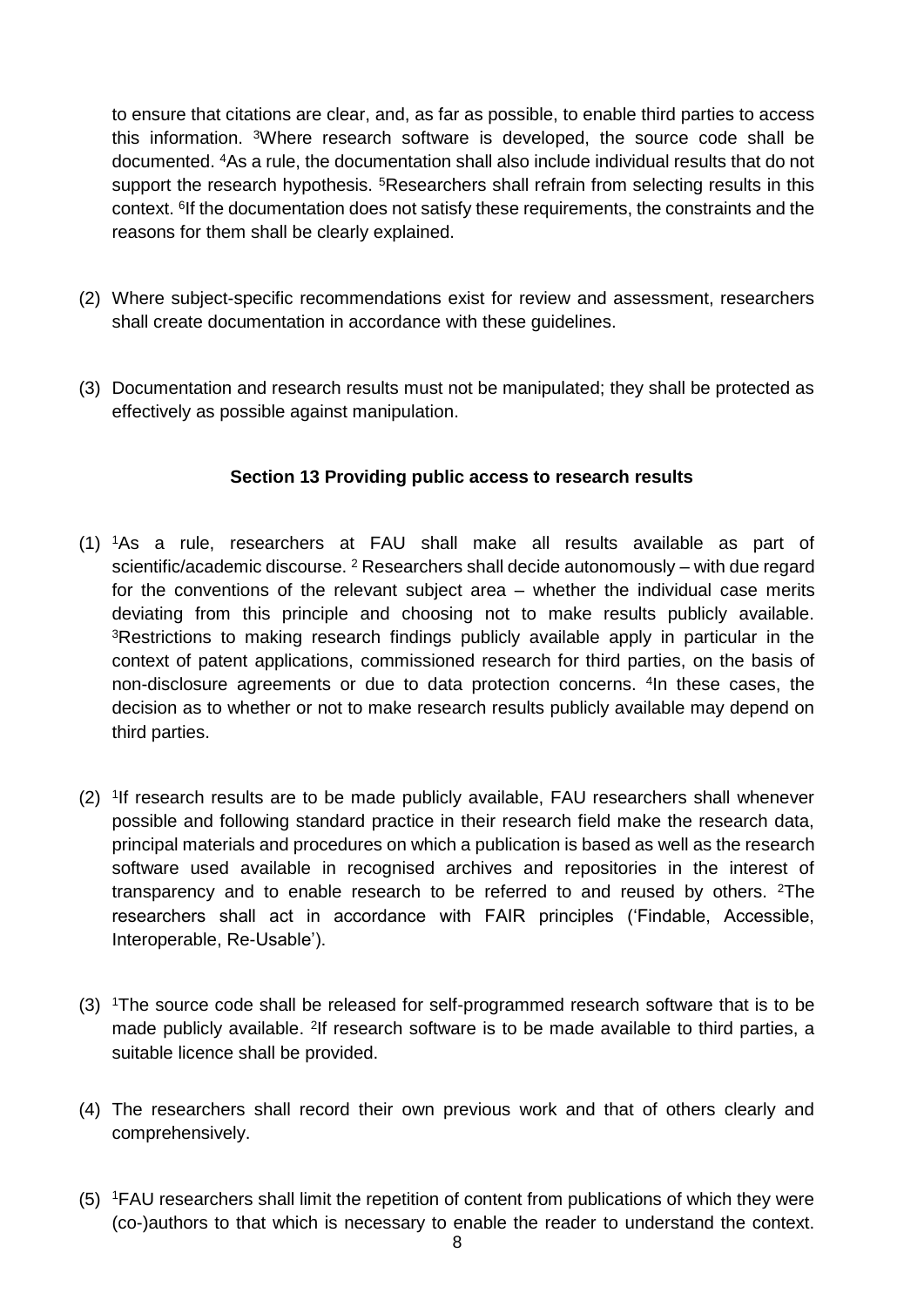<span id="page-8-0"></span><sup>2</sup>Researchers shall avoid splitting research over inappropriately small publications.

## **Section 14 Authorship**

- (1) <sup>1</sup>Only those individuals who have made a genuine, identifiable contribution to the content of a research publication of text, data or software shall be considered (co)authors. <sup>2</sup>An identifiable, genuine contribution is deemed to exist particularly in instances in which a researcher takes part – in a research-relevant way – in
	- the development and conceptual design of the research project,
	- the gathering, collection, acquisition or provision of data, software or sources,
	- the analysis/evaluation or interpretation of data, sources and conclusions drawn from them, or
	- the drafting of the manuscript

.

- $(2)$  <sup>1</sup>(Co)authorship cannot be claimed merely on the basis of a person's position as the current or former head of an academic working group or as a supervisor. <sup>2</sup>Honorary authorship is not permitted. <sup>3</sup>The following contributions are not sufficient to claim (co)authorship:
	- 1. Purely organisational responsibility for acquiring funding
	- 2. Providing standard material for investigation
	- 3. Instructing staff in standard methods
	- 4. Purely technical assistance in collecting data
	- 5. Purely technical support, for example merely providing equipment and animals for testing
	- 6. Merely reading over the draft publication without making a substantial contribution to the contents.

4 If a contribution is not sufficient to justify authorship, due recognition for the support given can be included in footnotes, in the preface or in the acknowledgement.

- (3) <sup>1</sup>Researchers shall agree who shall be the author of the research results. <sup>2</sup>The decision as to the order in which authors are named shall be made in good time, normally no later than when the manuscript is drafted, and in accordance with clear criteria that reflect the practices within the relevant subject areas. <sup>3</sup>All authors shall agree on the final version of the publication and shall be jointly responsible for the publication unless explicitly stated otherwise. <sup>4</sup>Researchers may not refuse to give their consent to publication of the results without sufficient grounds. <sup>5</sup>Refusal of consent must be justified with verifiable criticism of data, methods or results.
- (4) The above provisions shall apply accordingly to publishers of academic editions.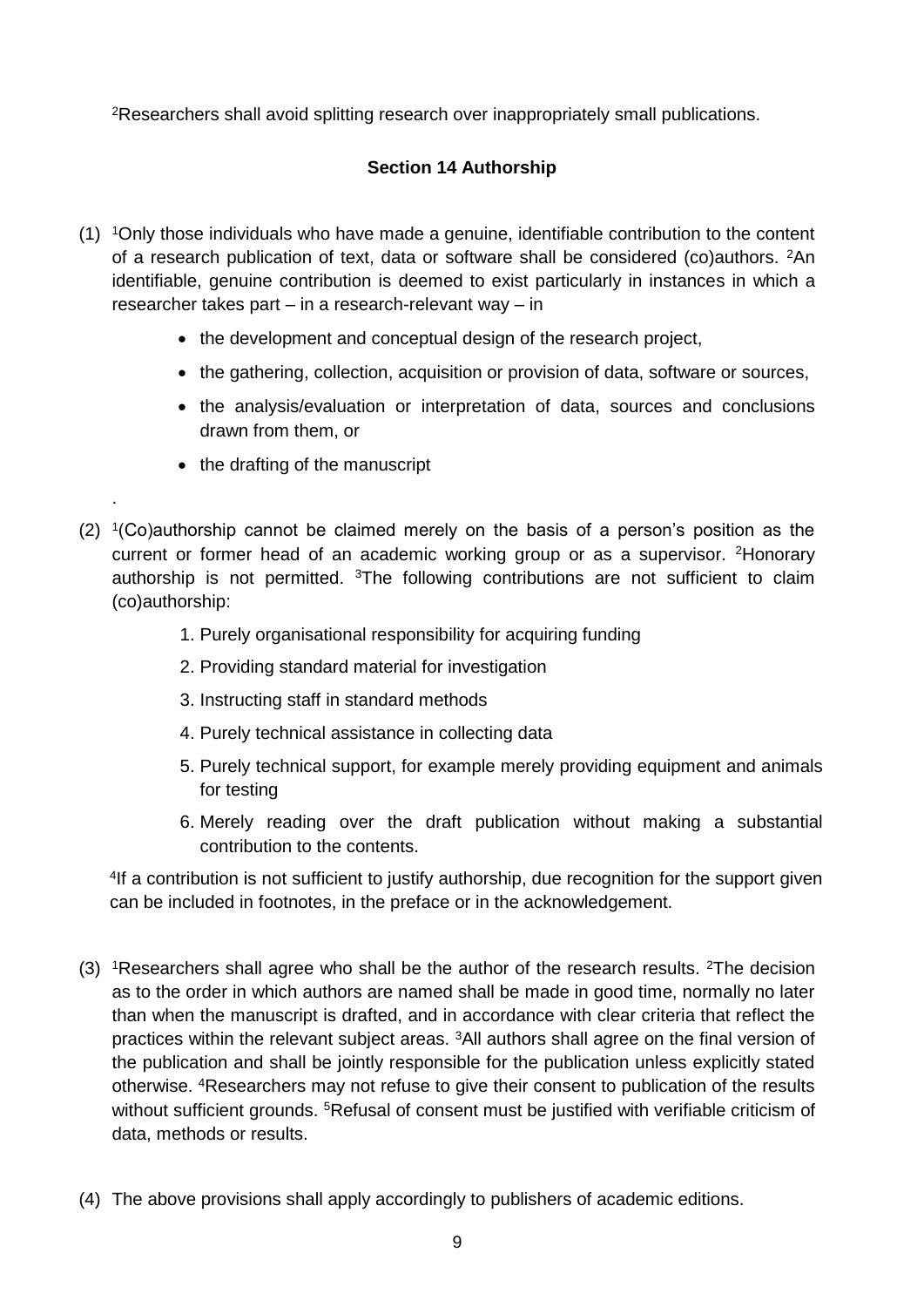### **Section 15 Publication medium**

<span id="page-9-0"></span><sup>1</sup>Authors at FAU shall select the publication medium carefully, with due regard for its quality and visibility in the relevant field of discourse. <sup>2</sup>Researchers at FAU who assume the role of editor shall carefully select the publication medium for which they will carry out this activity. <sup>3</sup>In addition to publication in books and journals, authors may also consider academic repositories, data and software repositories, and blogs. <sup>4</sup>A new or unknown publication medium shall be evaluated to assess its seriousness. <sup>5</sup>A key criterion to selecting a publication medium is whether it has established guidelines on good scientific practice. <sup>6</sup>The scientific/academic quality of a contribution does not depend on the medium in which it is published.

## **Section 16 Confidentiality and neutrality of review processes**

- <span id="page-9-1"></span>(1) <sup>1</sup>Fair behaviour and scientific/academic objectivity are the basis for the legitimacy of any judgement-forming process. <sup>2</sup>FAU researchers who evaluate submitted manuscripts, funding proposals or personal qualifications are obliged to maintain strict confidentiality with regard to this process. <sup>3</sup>The confidentiality of third-party material to which a reviewer or committee member gains access precludes sharing the material with others or making personal use of it.
- (2) FAU researchers shall immediately disclose to the responsible body any potential or apparent conflicts of interest, bias or favouritism relating to the research project being reviewed or the person or matter being discussed and shall disclose all facts that could indicate a potential conflict of interest.
- (3) The duty of confidentiality and disclosure of facts that could indicate a potential conflict of interest shall also apply to members of research advisory and decision-making bodies.

## **Section 17 Archiving, handling research data**

<span id="page-9-2"></span>(1) <sup>1</sup>Authors shall generally archive research data on which publications are based on permanent and secure data carriers for a period of ten years at the institution where the data were produced or in cross-location repositories. The archiving period begins on the date when the results are made publicly available; in justified cases, shorter archiving periods may be appropriate. <sup>2</sup>The Executive Board shall ensure that the infrastructure necessary to enable archiving pursuant to sentence 1 is in place. <sup>3</sup>Where justifiable reasons exist for not archiving particular data or for only archiving data for a shorter period of time, the researchers shall document these reasons. The currently valid version of the Guidelines for handling digital research data at Friedrich-Alexander-Universität Erlangen-Nürnberg (Research Data Policy) shall apply to handling digital research data.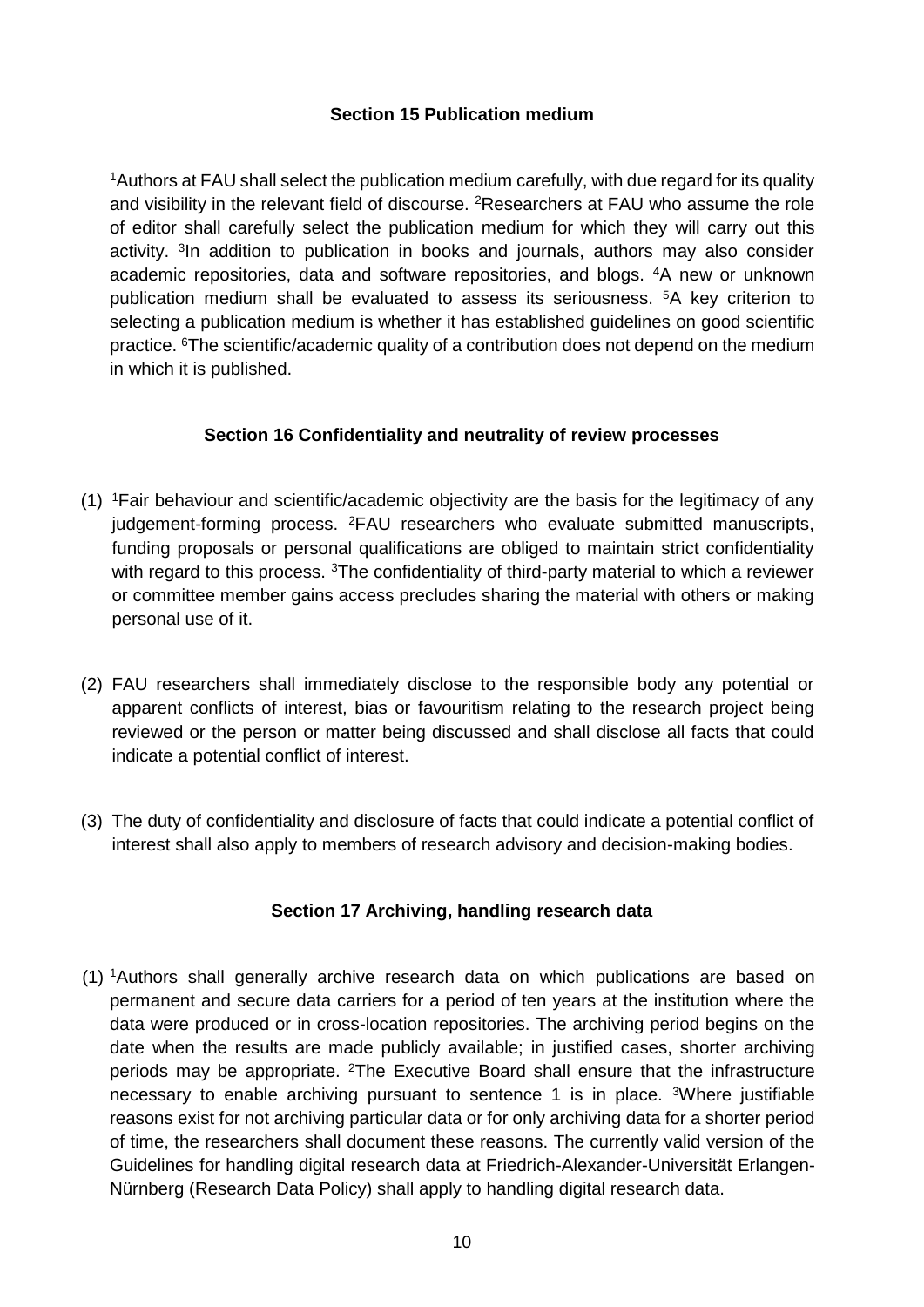(2) <sup>1</sup>If the author changes employer, the research data shall remain at FAU, where they were produced. <sup>2</sup>FAU shall take precautions to ensure that research data are forwarded appropriately and access rights clarified. <sup>3</sup>Research data shall be saved in an appropriate manner and protected from unauthorised access. <sup>4</sup>Unless there are significant reasons to the contrary, such as data protection rules, authors shall be given the opportunity to create a copy of the data before leaving the department.

## **Part III: Scientific misconduct**

### **Section 18 Scientific misconduct by researchers**

- <span id="page-10-1"></span><span id="page-10-0"></span>(1) <sup>1</sup>Scientific misconduct shall be deemed to have taken place if, in a context of academic importance and acting either with intent or gross negligence, researchers have made incorrect statements, have appropriated research achievements of others without authorisation or have damaged the research of third parties. <sup>2</sup>Each case shall be assessed on the basis of the individual circumstances.
- (2) The following is a non-exhaustive list of instances of scientific misconduct:
	- 1. Giving incorrect information by:
		- a) fabricating data and/or research findings
		- b) falsifying data and/or research findings, in particular
			- aa) by suppressing and/or removing data gained during the research process and/or results without disclosing them
			- bb) by manipulating an image or figure
			- cc) by selecting and rejecting undesirable research findings without disclosing that this has been done
			- c) presenting the image and the text relating to it in a misleading fashion
			- d) making false statements relating to scientific/academic matters in a letter of application, a funding application or within the context of reporting duties (including false statements regarding the publication medium and publications awaiting publication)
			- e) claiming (co)authorship from someone else without their agreement
			- f) giving inaccurate information on the academic performance of applicants in a selection or review committee
			- g) failing to disclose any conflicts of interest
	- 2. Unauthorised appropriation of the research achievements of others by
		- a) taking over content from third parties without quoting sources (plagiarism)
		- b) exploiting research approaches and ideas (theft of ideas)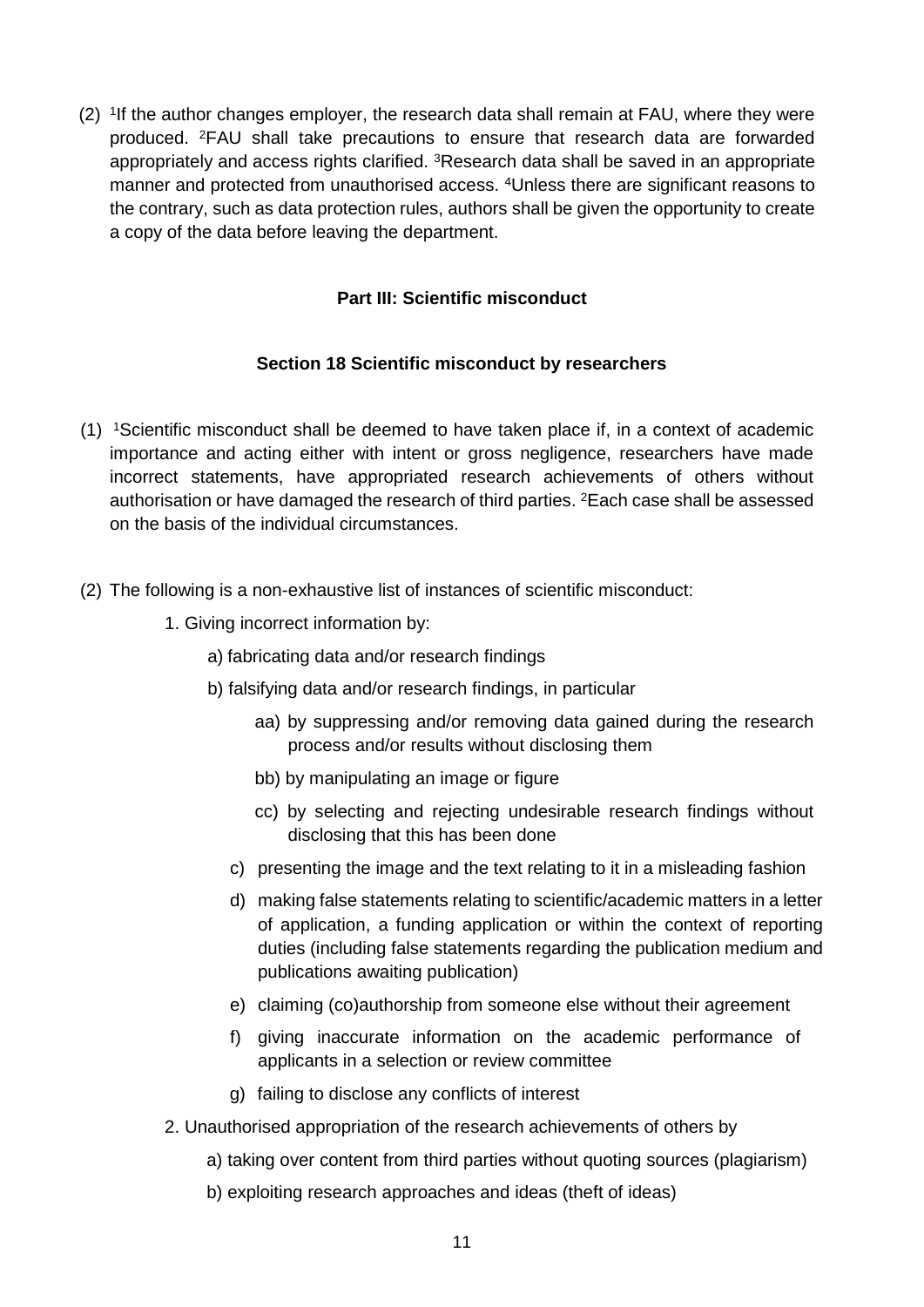- c) unauthorised transfer of data, theories and findings to third parties
- d) assuming or accepting without reason authorship or co-authorship, especially if no genuine, traceable contribution has been made to the scientific/academic content of the publication
- e) falsification or fabrication of content
- f) publishing and/or making contents available to third parties without authorisation before the work, the findings, the hypothesis, the teachings or the research approach has been published
- 3. Jeopardising the research of others, in particular by:
	- a) sabotaging the research (including damaging, destroying or manipulating the design for an experiment, equipment, documentation, hardware, software, chemicals or other materials required by others to conduct the experiment)
	- b) falsifying or eliminating research data or research documents without authorisation
	- c) falsifying or eliminating documentation of research data without authorisation
- 4. Refusing to participate in or deliberately delaying efforts to clarify any instances of scientific misconduct, e.g. within the framework of ombudsman proceedings as set forth in Section 25 or a formal investigation as set forth in Section 27.
- (3) <sup>1</sup>Anyone who shares responsibility for breaches committed by others shall also be considered to have breached standards of good scientific practice. <sup>2</sup>Scientific misconduct shall be deemed to have taken place, provided the researcher acted with intent or gross negligence, in the following instances:
	- 1. Coauthorship of a publication containing false statements or research achievements appropriated without authorisation as detailed in paragraph 1
	- 2. Neglecting supervision duties if another researcher has objectively met the requirements for scientific misconduct as set forth in paragraph 1 and this could have been prevented or greatly hindered if the supervisor had acted in accordance with their reasonable supervision duties.
- (4) Scientific misconduct shall also be considered to have taken place if researchers aid or abet others to wilfully breach standards of good scientific practice.

### **Section 19 Scientific misconduct in review procedures**

- <span id="page-11-0"></span>(1) Reviewers shall be considered to have committed scientific misconduct if they, either wilfully or with intent,
	- 1. Use data, theories or findings they have learnt of during a review procedure for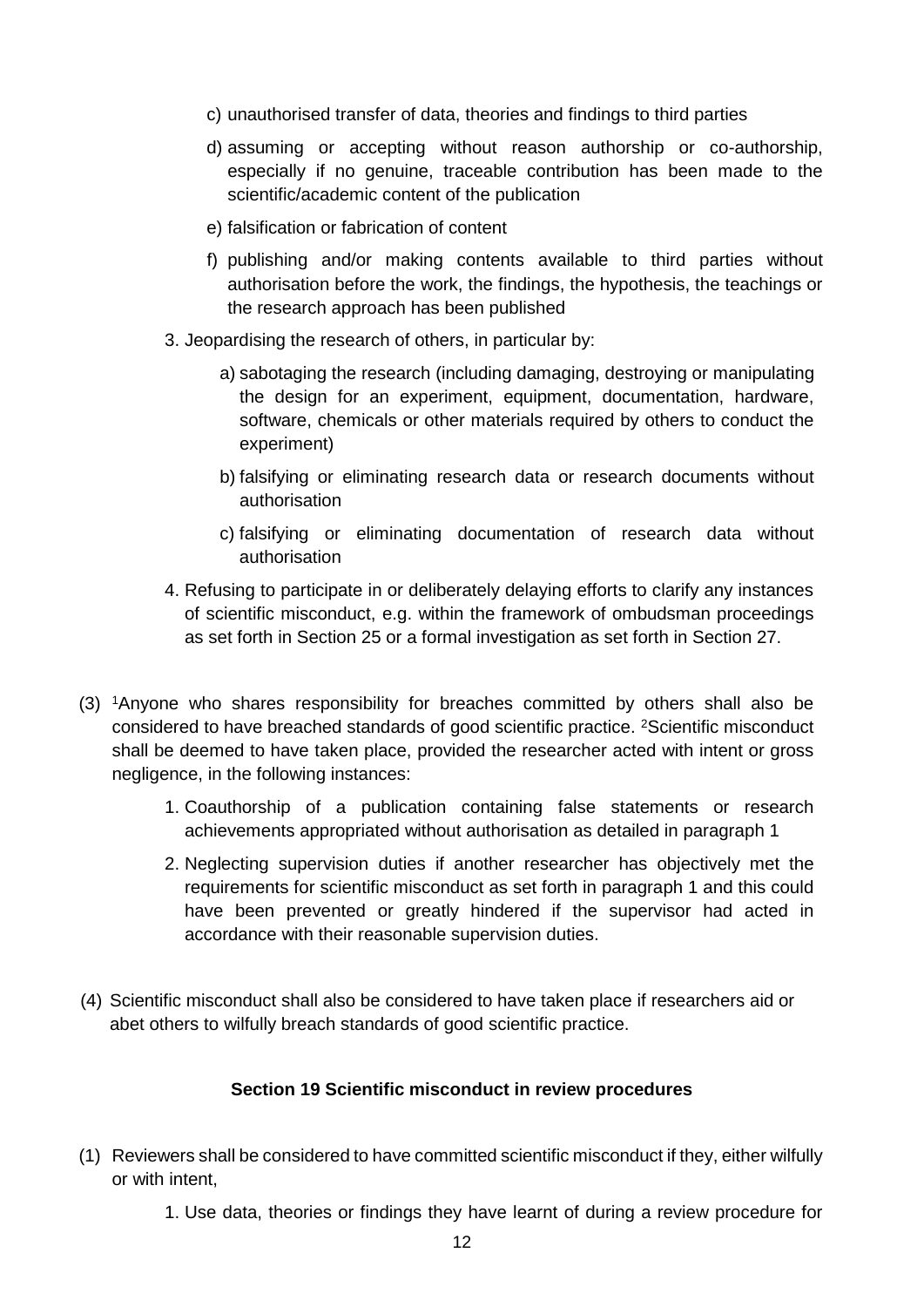their own scientific/academic purposes without authorisation

- 2. Transfer applications or data, theories or findings contained therein to third parties within the context of their activities as a reviewer without authorisation, thereby compromising the confidentiality of the review procedure
- 3. Transfer confidential written and/or verbal content obtained from FAU committees during the review procedure to third parties
- 4. Fail to disclose facts or circumstances that may be considered to constitute a potential conflict of interest during the review procedure.
- (2) Reviewers shall also be considered to have committed scientific misconduct if during the review procedure they fail to disclose facts indicating that another person is guilty of scientific misconduct in order to gain a benefit either for themselves or others.

### **Part IV**

## **Quality management and internal monitoring**

## <span id="page-12-2"></span><span id="page-12-1"></span><span id="page-12-0"></span>**Section 20 Internal University bodies for monitoring scientific misconduct**

- (1) In order to investigate claims of scientific misconduct, FAU shall appoint the following internal University bodies for monitoring scientific misconduct:
	- 1. Ombudsperson (and deputy)
	- 2. Standing committee for the investigation of scientific misconduct
- (2) <sup>1</sup>The ombudsperson and the committee shall prepare the findings submitted by the responsible committees of the University and advise the Executive Board of the University and FAU researchers in questions relating to the safeguarding of good academic practice. <sup>2</sup>The ombudsperson, their deputy and the members of the committee shall carry out their duties independently and are not bound by instructions.
- (3) <sup>1</sup>A Vice President or a Dean may not accept the office of ombudsperson or be appointed a member of the committee. <sup>2</sup>Members of the central steering committee of their organisational unit may not be appointed as an ombudsperson.

### **Section 21 Ombudsperson**

<span id="page-12-3"></span>(1) <sup>1</sup>The ombudsperson and their deputy shall be active professors and shall be appointed by the Senate for a period of five years at the suggestion of the President. <sup>2</sup>They may be reappointed for one further term of office.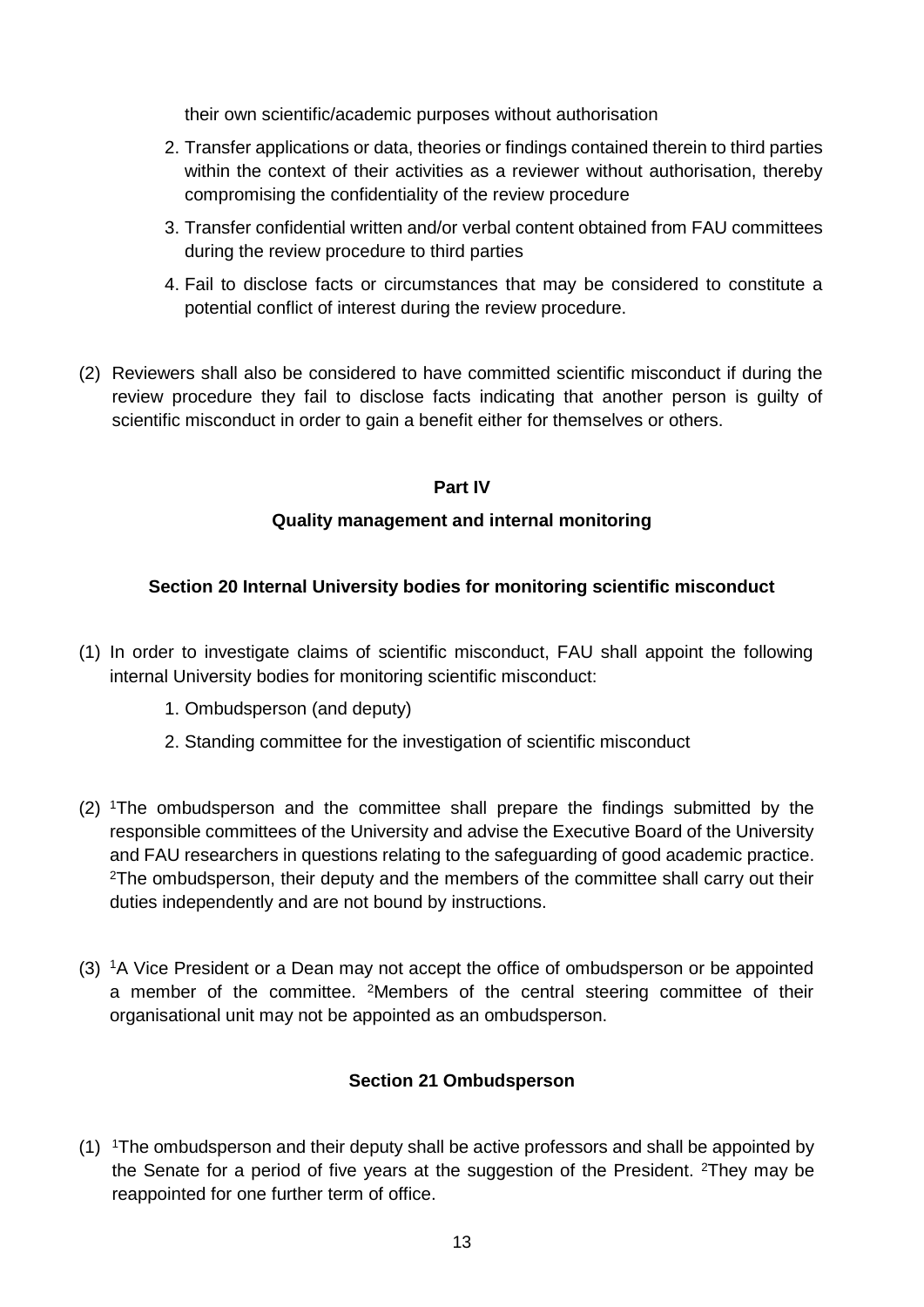- (2) The names of the ombudsperson and their deputy shall be published on the FAU website after appointment.
- (3) The Executive Board shall guarantee that the ombudsperson and their deputy shall receive the full assistance and acceptance of all organisational units at FAU whilst carrying out their duties.

## **Section 22 Committee for the investigation of scientific misconduct**

- <span id="page-13-0"></span>(1) The standing committee for the investigation of scientific misconduct shall consist of three professors with significant research experience and one deputy for each member.
- (2) <sup>1</sup>The members of the committee and their deputies shall be appointed by the Senate for a period of three years at the suggestion of the President. <sup>2</sup>They may be reappointed for one further term of office.
- (3) <sup>1</sup>The committee shall appoint one of their members to the position of chairperson. <sup>2</sup>The chairperson shall be elected on an annual basis. <sup>3</sup>They may be reappointed for one further term of office.
- (4) The ombudsperson and their deputy shall have an advisory role in the committee.
- <span id="page-13-1"></span>(5) <sup>1</sup>The members of the committee together with the ombudsperson and their deputy are intended to represent the faculties of FAU. <sup>2</sup>One of the members of the committee, the ombudperson, or their deputy should be entitled to exercise the office of a judge.

### **Part V**

## <span id="page-13-2"></span>**Procedure in event of suspected scientific misconduct**

## **Section 23 Duty of clarification**

- <span id="page-13-3"></span>(1) FAU shall investigate all instances when there are specific grounds to suspect scientific misconduct, no matter the standing of the person involved.
- (2) <sup>1</sup>The relevant examining committees of the faculties shall be solely responsible for investigating misconduct relating to course or examination achievements that count towards degree programmes or other courses of study pursuant to Section 56 (6) BayHSchG. 2The currently valid version of the general doctoral regulations of Friedrich-Alexander-Universität Erlangen-Nürnberg and the relevant faculty doctoral regulations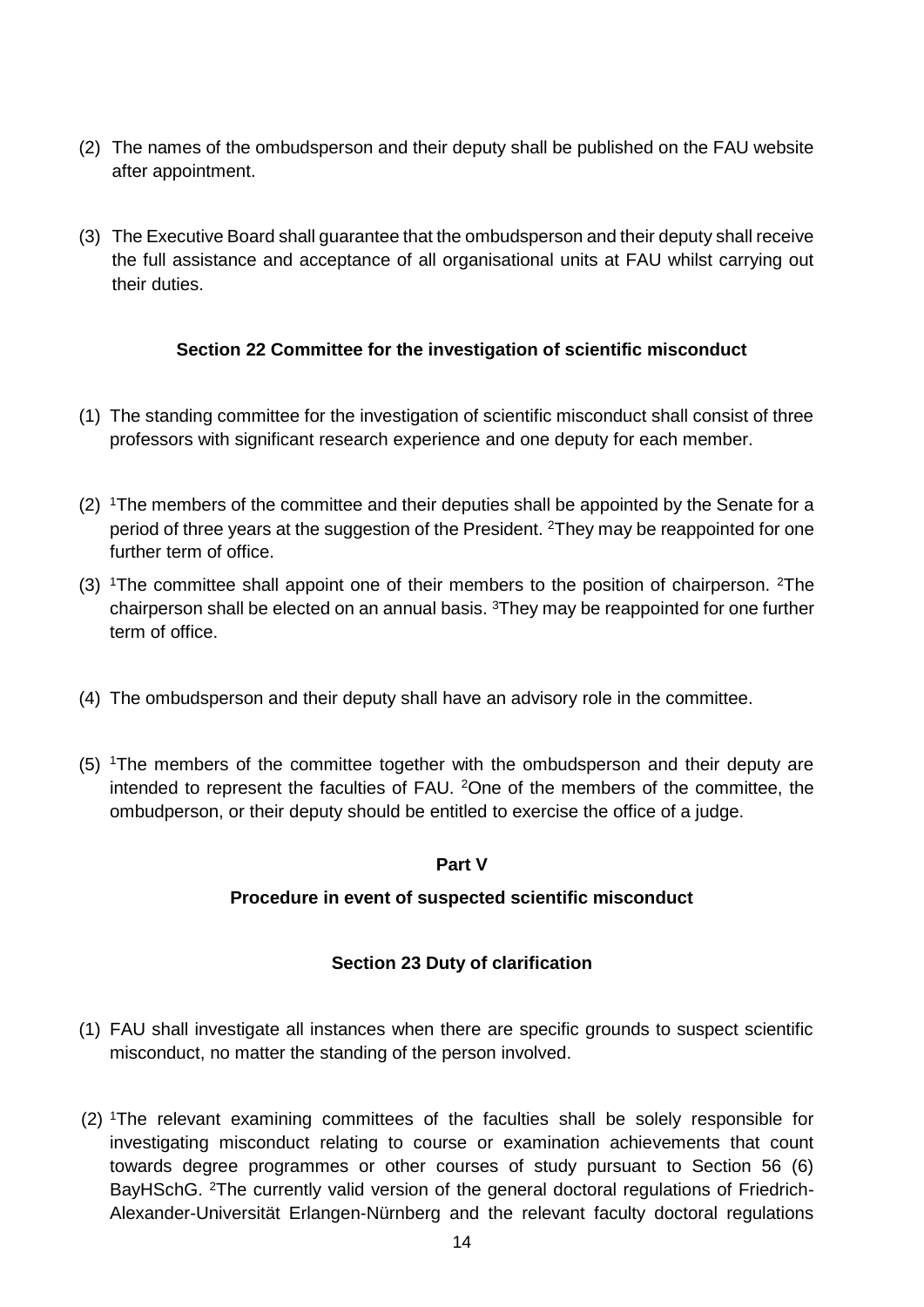shall apply with respect to investigating scientific misconduct before researchers have completed their doctoral procedure.

(3) If an investigation confirms that scientific misconduct has taken place, measures appropriate for the individual case shall be taken in accordance with available legal remedies (see Appendix: Possible consequences of scientific misconduct).

### **Section 24 Procedural principles**

- <span id="page-14-0"></span>(1) <sup>1</sup>All bodies investigating potential scientific misconduct shall take appropriate action to protect both the complainant and the respondent. <sup>2</sup>The respondent should not experience any disadvantage resulting from the investigation of the allegation until such time as scientific misconduct has been formally established. <sup>3</sup>The presumption of innocence shall apply. <sup>4</sup>In order to protect the persons reporting the suspected misconduct, those affected by the allegations and the reviewers responsible for investigating the case, all proceedings concerning suspected scientific misconduct at FAU shall be conducted in utmost confidentiality. All affected parties shall continue to maintain strict confidentiality concerning the matter even after the case has been closed, subject to statutory rights to inspect files or other legal disclosure obligations. <sup>5</sup>Notwithstanding the above, if there is good reason to suspect scientific misconduct has been committed, it may be reported to the President and the relevant committees at FAU in order to avoid any damage to FAU. <sup>6</sup>The confidentiality of the process shall be limited if the complainant makes their suspicion public.
- (2) <sup>1</sup>The disclosure of a specific reason to suspect scientific misconduct shall not disadvantage the research or professional career prospects of the complainant; this shall also apply in the event that the scientific misconduct is not confirmed. <sup>2</sup>Particularly in the case of young researchers, the disclosure should not lead to delays in the complainant's own qualification phase and no disadvantage should arise with respect to working conditions. <sup>3</sup>The affected academic institution is responsible for ensuring that this is the case. <sup>4</sup>The information disclosed by the complainant must be provided in good faith. <sup>5</sup>Knowingly false or malicious allegations may themselves constitute misconduct.
- (3) <sup>1</sup>If the complainant is known by name, the body responsible for the investigation shall treat the name with confidentiality and shall not disclose it to third parties without the complainant's consent. <sup>2</sup>This shall not apply only if there are statutory provisions to the contrary or if the respondent(s) will not be able to defend themselves appropriately if the name is not disclosed.
- (4) The formal investigation pursuant to Section 27 shall be governed by the provisions of the Bavarian Administrative Procedures Act (BayVwVfG) and Section 30 of the University Constitution, unless stipulated otherwise in these regulations.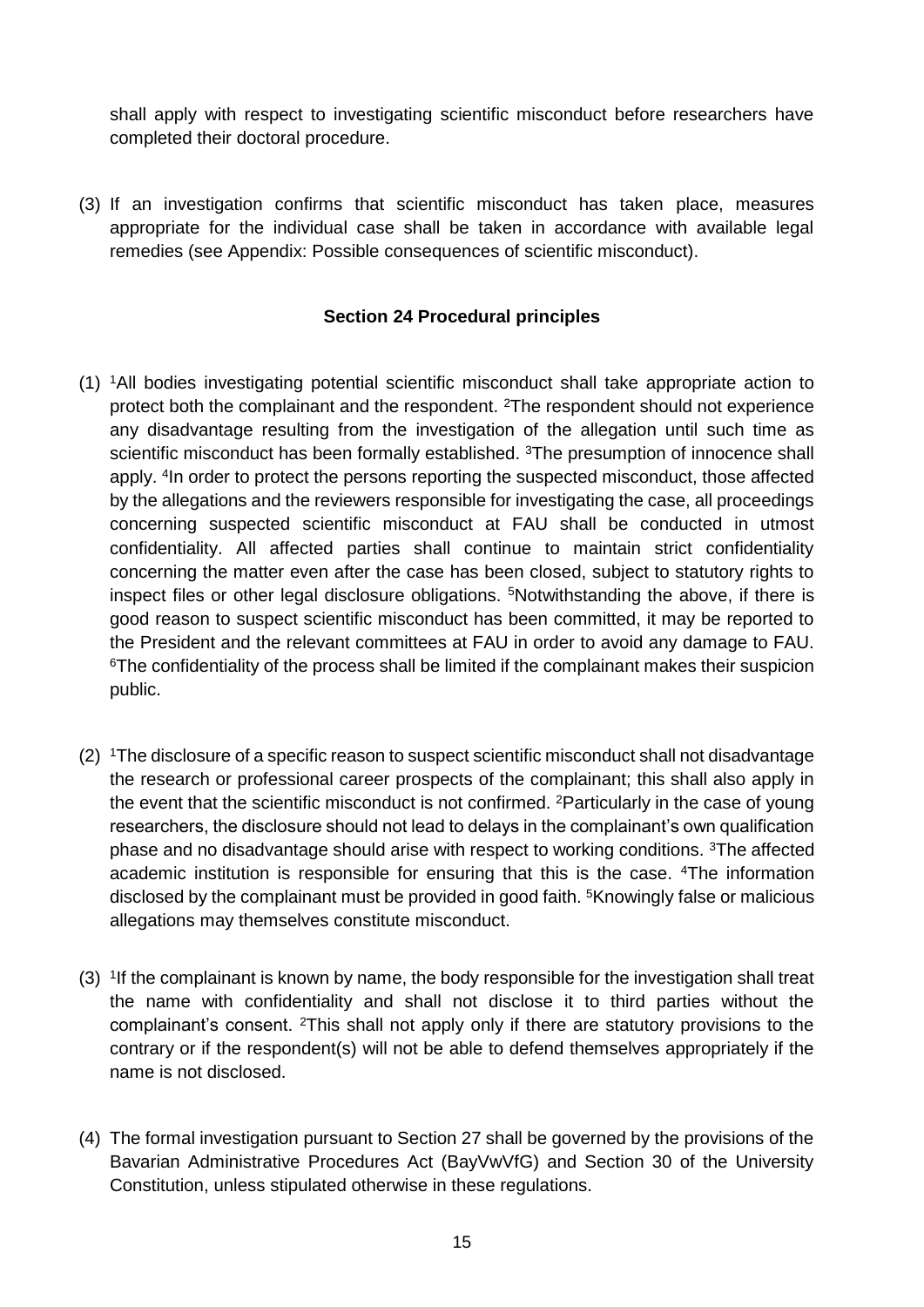(5) The provisions of the Bavarian Administrative Procedures Act governing possible partiality shall apply to the ombudsperson and their deputy and the members of the committee for the investigation of academic misconduct.

### **Section 25 Ombudsman proceedings**

- <span id="page-15-0"></span>(1) <sup>1</sup>The ombudsman proceedings are aimed at settling disputes through talks informally and objectively. <sup>2</sup>The ombudsperson shall advise those who report a specific instance of suspected scientific misconduct in confidence and follow up on specific leads brought to their attention, possibly by third parties. <sup>3</sup>Alternatively, complainants can turn to the German Research Ombudsman from the DFG.
- (2) In the first instance, the ombudsperson shall check whether it is plausible that any allegations of scientific misconduct supported by sufficient evidence are accurate, specific and significant, as well as looking into any reasons the person reporting the scientific misconduct may have to report the misconduct other than purely scientific reasons.
- (3) Whilst protecting the interests of the affected parties, the ombudsperson shall be entitled to gather all information and statements required in order to clarify the issue and to approach experts from the relevant subject area if so required in any individual case.
- (4) <sup>1</sup>After checking all information and statements submitted, the ombudsperson may give their recommendation for resolving the conflict.  $2$ This shall be put in writing as a written agreement including a deadline for implementation. <sup>3</sup>This shall also apply if initial inquiries uncover a suspected incident of scientific misconduct as defined in Sections 18 and 19 of these regulations which can be resolved by a recommendation given by the ombudsperson. <sup>4</sup> In the event that the agreement is not implemented and in all other instances when there is due reason to suspect scientific misconduct, the ombudsperson shall call on the standing committee for the investigation of scientific misconduct to take action.

## **Section 26 Initial investigation**

- <span id="page-15-1"></span>(1) If the ombudsperson determines that there are reasonable grounds to suspect scientific misconduct, an initial investigation shall be launched by the committee upon request.
- (2) <sup>1</sup>The committee shall give the person accused of scientific misconduct and the complainant the opportunity to submit a written statement. <sup>2</sup>The statement shall be submitted within a period of two weeks. The deadline may be extended if necessary. <sup>3</sup>The complainant's name shall not be disclosed to the respondent at this stage in the investigation without the complainant's consent.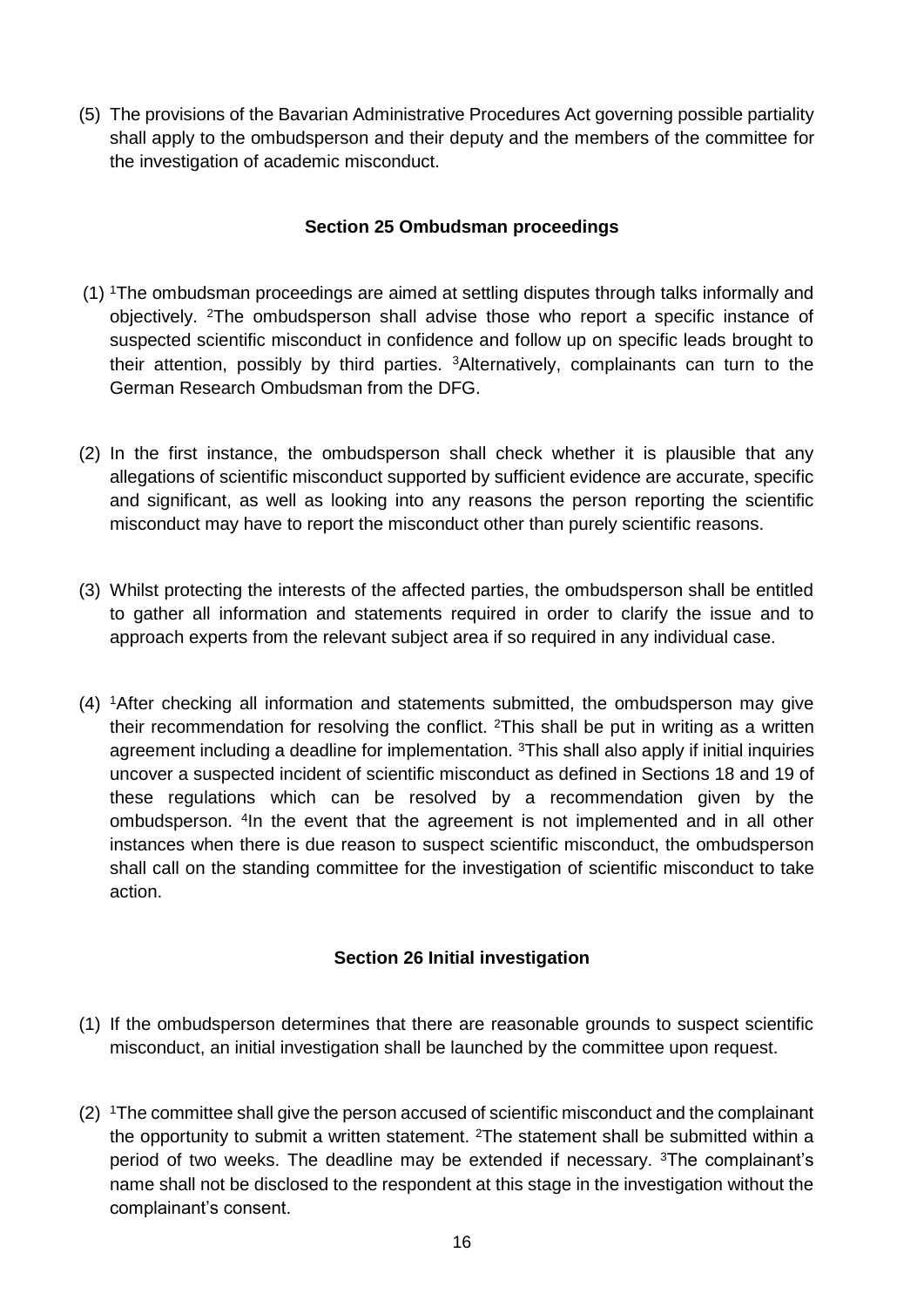(3) <sup>1</sup>After receiving the statements from the respondent and the complainant or after the deadline has expired, the committee shall come to a decision within a period of four weeks about whether the preliminary investigation should be closed as there are no specific grounds to suspect scientific misconduct or if allegations of scientific misconduct prove to have been entirely unfounded. <sup>2</sup>If the failure to comply with good scientific practice was unintentional, a written reprimand may be issued and the preliminary investigation closed. <sup>3</sup>A formal investigation shall be initiated in all other instances where there is specific reason to suspect scientific misconduct. <sup>4</sup>The respondent, the complainant and the President shall be informed in writing of the decision and the reasons for it. <sup>5</sup>The President shall only be given details of the case at this stage in the event that Section 24 (1)(5) applies.

## **Section 27 Formal investigation**

- <span id="page-16-0"></span>(1) <sup>1</sup>The researcher accused of scientific misconduct shall be given another opportunity to state their version of the facts in an appropriate manner once the formal investigation has been started. <sup>2</sup>The statement shall be submitted within a period of four weeks. The deadline may be extended once if necessary. <sup>3</sup>The researcher accused of scientific misconduct shall be given the opportunity to have an oral hearing, if so requested. <sup>4</sup>They shall be entitled to seek assistance from a person they trust. <sup>5</sup>The committee may prevent anyone accused of scientific misconduct from providing assistance.
- (2) <sup>1</sup>The committee shall conduct an oral hearing not open to the public. <sup>2</sup>It shall freely appraise all evidence to determine whether or not scientific misconduct has been committed. <sup>3</sup> It may extend the ongoing formal investigation if further allegations of scientific misconduct are raised against the academic in question. <sup>4</sup>The committee may at its own discretion consult reviewers specialising in the subject area which is to be investigated and/or experts in dealing with cases of scientific misconduct, either including them in the committee in an advisory capacity or asking them to share their expert knowledge. <sup>5</sup> In addition, the committee may invite a research associate who holds a doctoral degree and has experience in research to attend their consultations.
- (3) <sup>1</sup>The committee shall come to a decision within a period of six months after the formal investigation is launched. <sup>2</sup>If the committee believes that scientific misconduct has indeed taken place, they shall submit the draft report to the affected person and shall give them the opportunity to submit a written statement within a period of four weeks. <sup>3</sup>If new facts are submitted which are of considerable relevance to the decision, the committee shall examine those parts of the report which are affected.
- $(4)$  <sup>1</sup>If the committee does not believe that there is proof of scientific misconduct, the case shall be closed. <sup>2</sup>The decision to close the case may not be appealed. <sup>3</sup>The President shall be informed in writing of the decision to close the case.
- (5) <sup>1</sup>If the committee believes that scientific misconduct has been proven, it shall submit a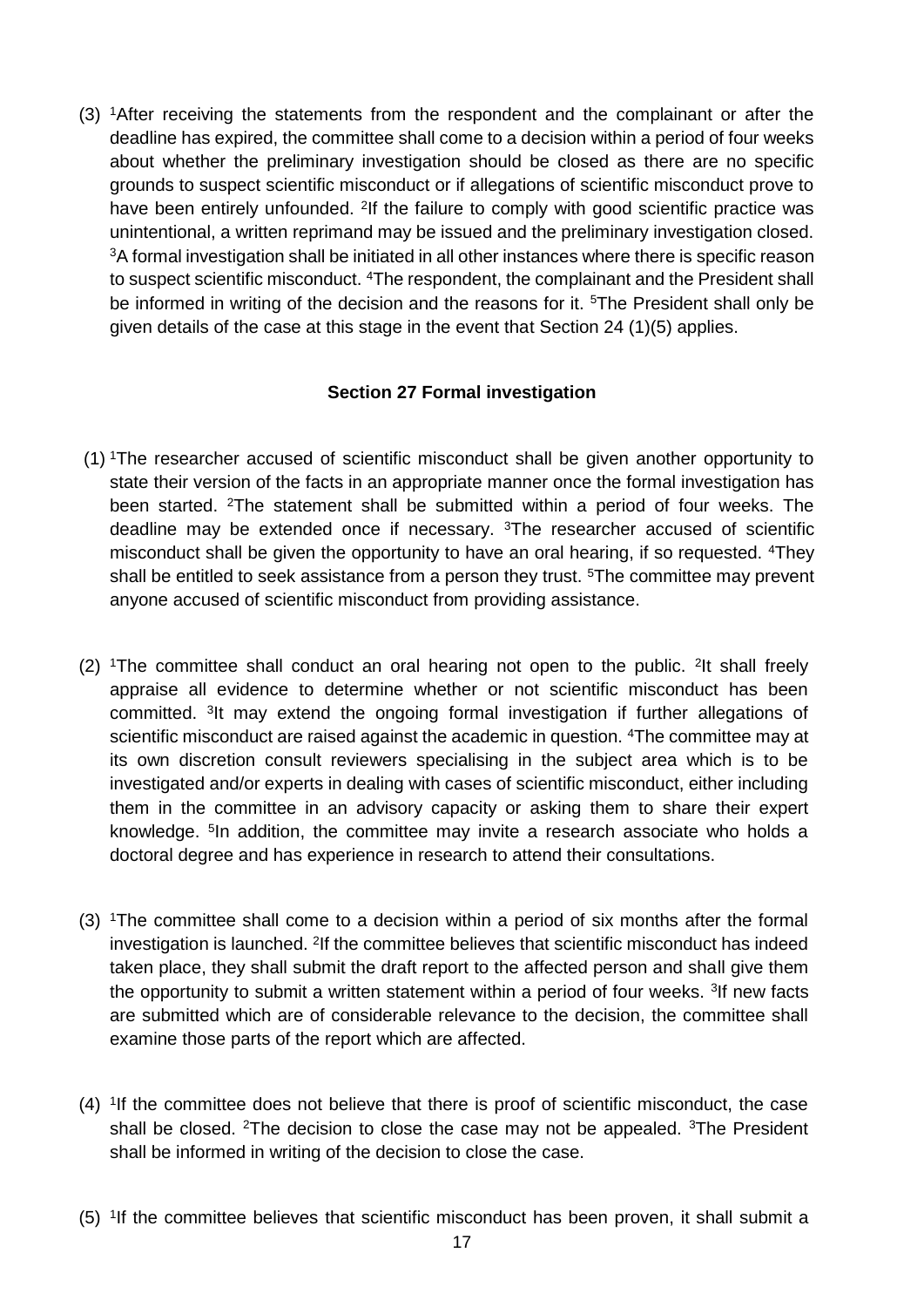report to the President stating the essential reasons and recommending how to proceed. <sup>2</sup>The President shall examine the recommendations made by the committee, submit the case to the relevant university committees or institutions and shall take steps to ensure that the appropriate measures are taken (see Appendix: Possible consequences of scientific misconduct). <sup>3</sup>The Executive Board of the University shall decide whether all or part of the report and recommendations should be published.

- (6) The committee shall inform the respondent(s) and the complainant(s) of the essence of the decision pursuant to paragraphs 4 and 5.
- (7) <sup>1</sup>The relevant committees of the faculties, in particular the doctoral affairs committees, shall come to a decision once the formal investigation by the committee for the investigation of scientific misconduct has been completed. Section 23 RPromO shall not be affected. <sup>2</sup>The relevant committees shall consult the committee for the investigation of scientific misconduct or individual members thereof when coming to a decision.
- (8) <sup>1</sup>The files relating to the preliminary investigation and the formal investigation shall be kept by FAU for 30 years after the case has been closed. <sup>2</sup>The files may only be accessed in this period by members of the committee for the investigation of scientific misconduct unless other rights of access are stipulated by law. <sup>3</sup>The committee shall make a unanimous decision concerning the transfer of information.

## **Part VI: Final provisions**

## **Section 28 Legal validity and transitory provisions**

- <span id="page-17-1"></span><span id="page-17-0"></span> $(1)$  <sup>1</sup>These regulations shall come into effect on the day after their publication. <sup>2</sup>At the same time, the FAU Guidelines on Good Scientific Practice dated 13 May 2002 shall cease to apply.
- (2) The members of the standing committee for the investigation of alleged scientific misconduct and the ombudsperson and their deputy appointed in accordance with the guidelines on good scientific practice in office at the time these regulations come into effect shall remain in office until the end of their regular term of office.
- <span id="page-17-2"></span>(3) Any investigations into allegations of scientific misconduct not yet completed at the time these regulations come into effect shall be conducted in accordance with the terms of these regulations.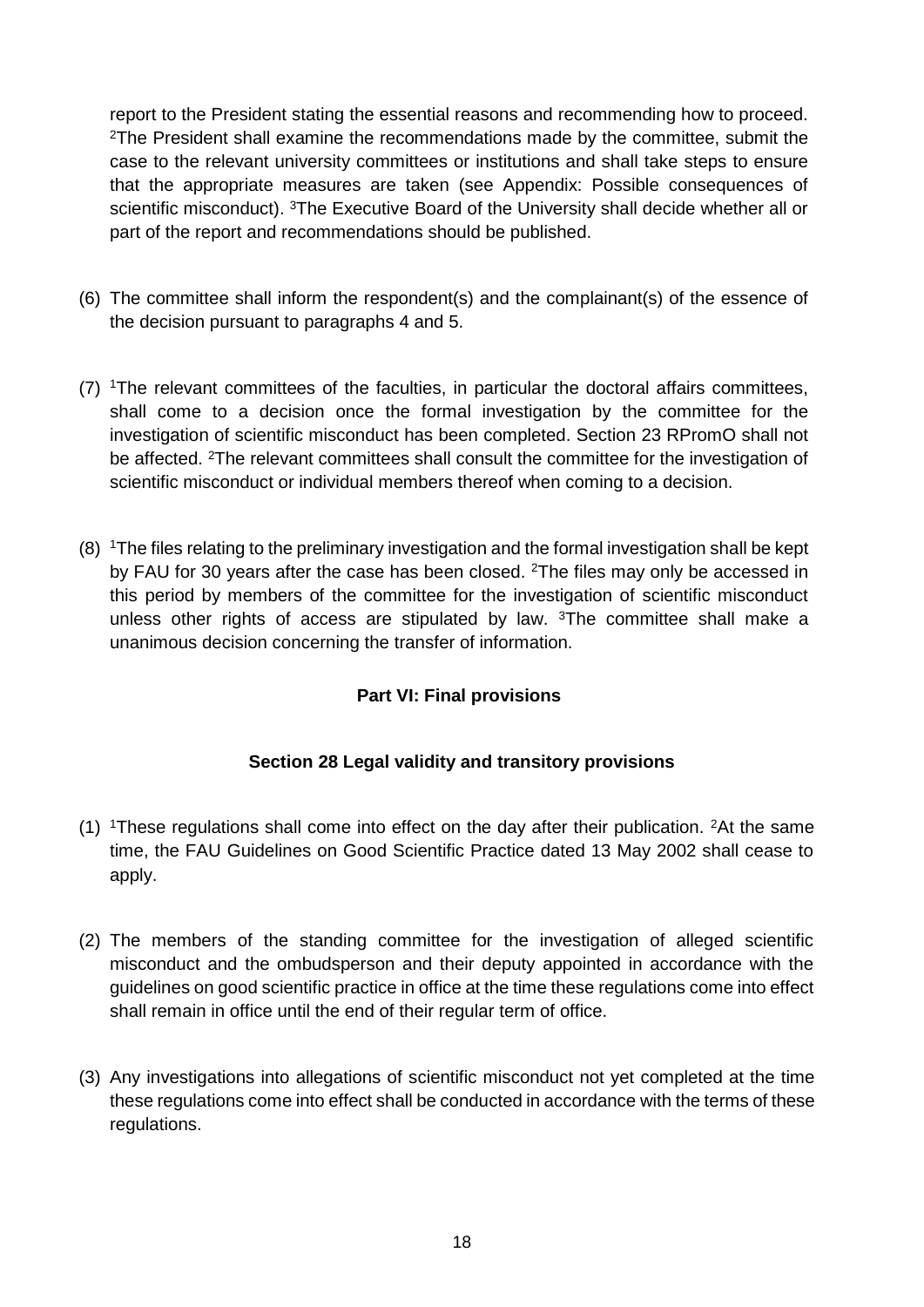## **Appendix: Possible consequences of scientific misconduct**

The following is a non-exhaustive overview of possible consequences or penalties incurred for scientific misconduct. The following may be considered:

- 1. Disciplinary action under employment law
	- a) For civil servants: disciplinary measures
	- b) For employees: warning, termination with notice, termination without notice, rescinding the employment contract
- 2. Academic consequences:

Academic consequences such as revoking academic titles may only be enforced by FAU if the title was awarded to the accused by FAU. If the academic title was awarded by another university, this university shall be informed of the scientific misconduct if it had any bearing on the awarding of an academic qualification. In particular, a person guilty of scientific misconduct may have their doctoral title revoked pursuant to Section 23 RPromO or lose their authorisation to teach.

- 3. Consequences under civil law:
	- a) A ban on entering the premises may be issued
	- b) An action may be brought to recover property, for example any academic material or the like which has been taken
	- c) Claims for removal and injunction based on copyright law, personality rights, patent law or competition law;
	- d) Repayment claims, e.g. for scholarships, third party funding or the like;
	- e) Claims for compensation for any damages suffered by FAU or third parties relating to personal injury, material damage or the like.
- 4. Consequences under criminal law:

Consequences under criminal law shall always be considered when it is suspected that scientific misconduct simultaneously constitutes a crime under the German Penal Code (Strafgesetzbuch, StGB) or pursuant to other criminal provisions or administrative offences. The President shall be responsible for forwarding the case to the investigative authorities.

5. Withdrawing academic publications:

Academic publications containing errors as a result of scientific misconduct shall be withdrawn if they have not yet been published and corrected if they have been published (withdrawal or correction/erratum). If applicable, cooperation partners shall be informed in a suitable manner. As a rule, the author and publisher involved are obliged to ensure that the above steps are taken. If they fail to do so, the President shall initiate suitable measures available to him or her. The President shall inform other affected research, funding or academic institutions or organisations in the event of scientific misconduct. Professional associations may also be informed in particularly